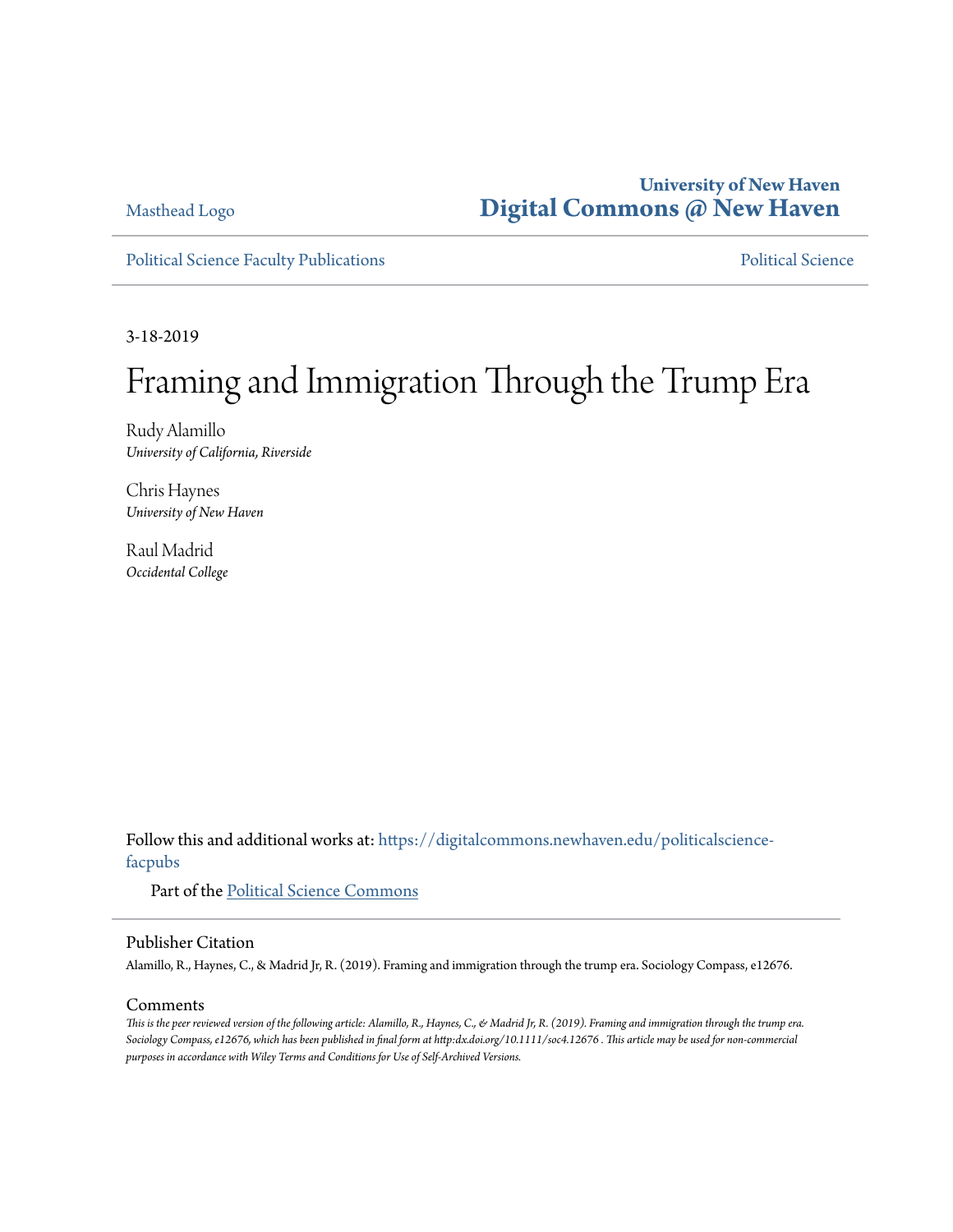## Framing and immigration through the trump era

Rudy Alamillo, Chris Haynes, and Raul Madrid, Jr.

#### Abstract

For the last decade, undocumented or illegal immigration has been one of the most contested policy issues in the United States, with significant news attention on policies affecting the undocumented population, ranging from deportations to comprehensive immigration reform, the DREAM Act, and Deferred Action for Childhood Arrivals. Despite these prominent and multifaceted policy debates, scholarship on media framing and public opinion remain more focused on the portrayal of immigrants rather than policies affecting them. In general, we find that policy frames are far more consequential to public opinion than equivalency frames (variations in how news media describe unauthorized immigrants, either as "illegal" or "undocumented") or episodic frames (whether news articles are heavy on human-interest stories rather than policy facts and statistics). In addition, negative frames generally have stronger effects than positive frames, and these effects sometimes vary by partisanship and family migration history. Finally, the relative infrequency of powerful frames in news stories, like time spent living in the United States, provides opportunities for advocates to move public opinion on immigration policy. These findings have important implications for future battles over immigration policy in the United States, which show no signs of abating.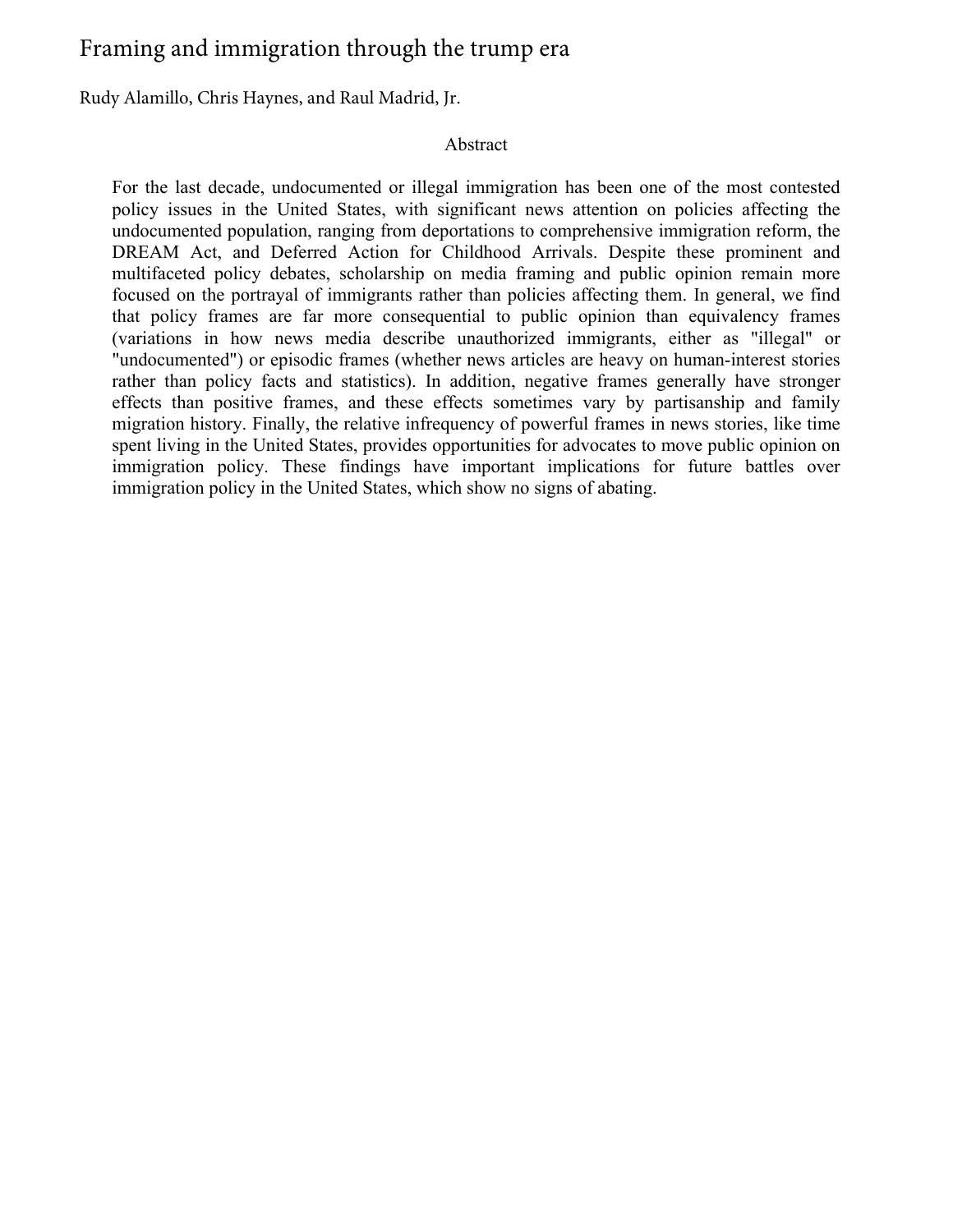#### Introduction

For many years, immigration has been a hotly contested issue in American politics, with Republicans and Democrats sparring over how best to address both legal and undocumented migration into the United States. While the politics of immigration reform have never been harmonious, they have deteriorated even more in recent years. This could be due in large part to the fact that Congress, today, is extremely polarized, producing unprecedented gridlock and legislative inaction particularly on divisive issues such as immigration (Binder, 1999; Brady, Han, and Pope, 2007; Hetherington, 2001; Theriault, 2006; Bateman, Clinton, and Lapinski, 2017). In addition to polarization in Congress, the extant literature also suggests that more ideological extremists are winning congressional elections (Moskowitz, Rogowski, and Snyder, 2017). These ideologues – both Republican and Democrat alike – in turn, espouse rhetorical messages to the American public that have the propensity to shape mass opinion.

The first step in tracking mass opinion is to measure the extent to which it has shifted in recent years. The Gallup organization consistently surveys Americans about what they believe is the most important problem facing the country. In 2008, about 7% of Americans cited immigration, but by 2010, this rose to about 10%. By 2014, however, approximately 17% of Americans mentioned immigration as the most important problem (Newport, 2018). That is, between 2008 and 2014, the percentage of Americans who believed that immigration was the country's most pressing issue more than doubled. Over the last couple of years, immigration has remained relatively salient, and as of January of 2018, about 15% of Americans named immigration as America's most important problem, second only to dissatisfaction with government (Newport, 2018). What is more, those who believe immigration to be an important problem vary significantly by political party. As of February 2018, 25% of Republicans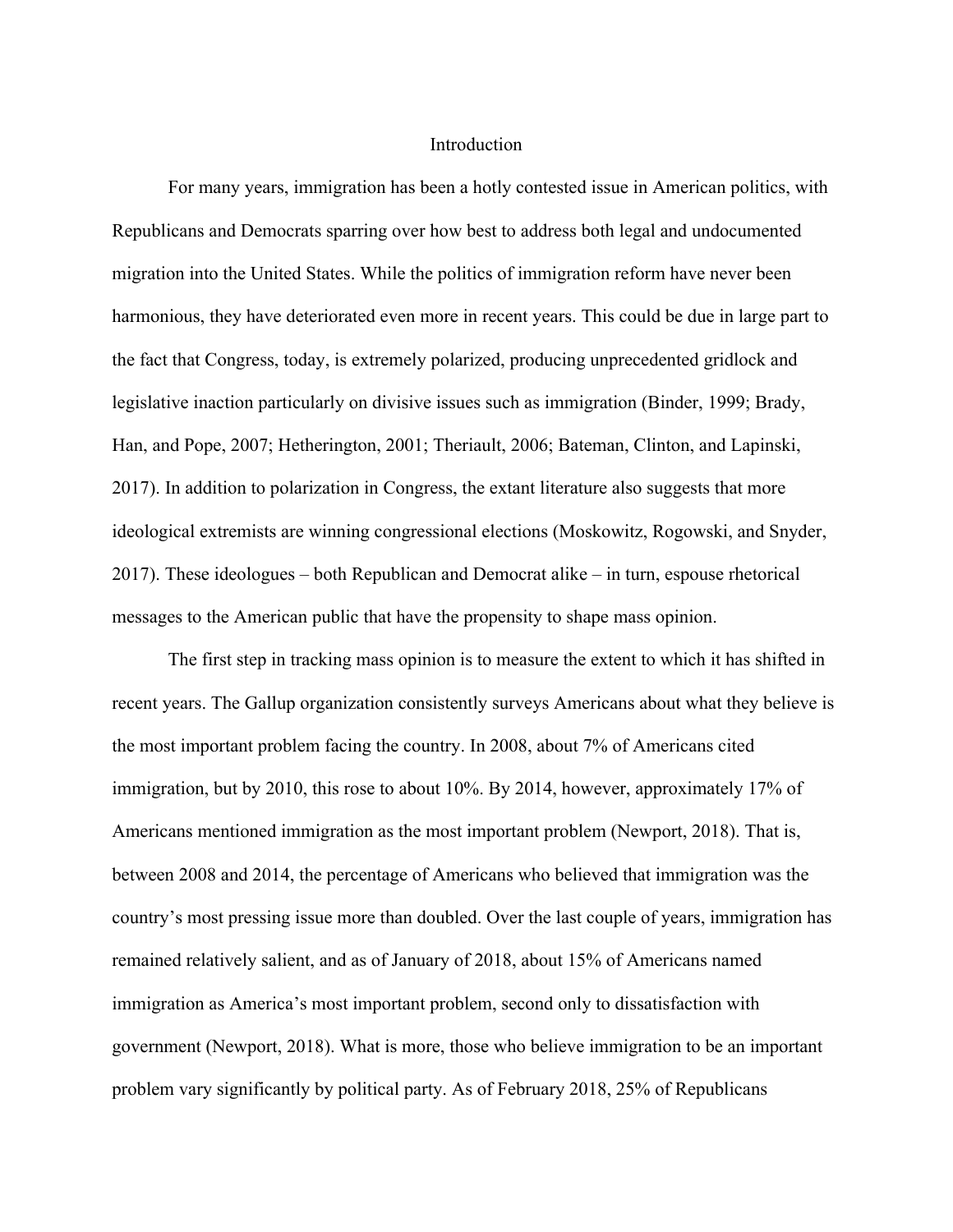compared to 6% of Democrats believed immigration to be the nation's most important problem (Newport, 2018).

Perhaps this marked difference between parties is exaggerated by political elites – who have increasingly entered the ranks of Congress – framing immigration, and immigrants, as problematic. Take, for example, the political rhetoric espoused by politicians and media outlets during the 2015 Republican presidential primaries in which candidates vying for the presidency debated the merits of birthright citizenship and more generally the  $14<sup>th</sup>$  amendment. While discussing birthright citizenship, candidates questioned whether the children of undocumented immigrants should automatically be granted citizenship. Then-candidate Trump framed the debate by calling said children "anchor babies," and others followed suit, including Jeb Bush (Ross, 2015). The use of the "anchor babies" frame was widely criticized as pejorative, but did framing the debate in such a manner change the way Americans thought of birthright citizenship?

What about the debate that erupted in late 2015, into 2016, and even into 2017 about Kate Steinle, the woman killed in 2015 by Jose Inez Garcia Zarate, an undocumented immigrant with a checkered criminal history who was living in San Francisco? Shortly after the killing, many in the mass media questioned whether Steinle would still be alive were it not for San Francisco's sanctuary city policy. Sanctuary city policies are defined broadly as not cooperating to the fullest extent with Immigration and Customs Enforcement (ICE) in removing undocumented immigrants, even if they come into contact with police authorities. To many in the media, because San Francisco maintained a sanctuary city policy and because Zarate had a criminal record, the city was partly to blame. As the case proceeded through the court system where Zarate was eventually acquitted, many politicians and media outlets called into question the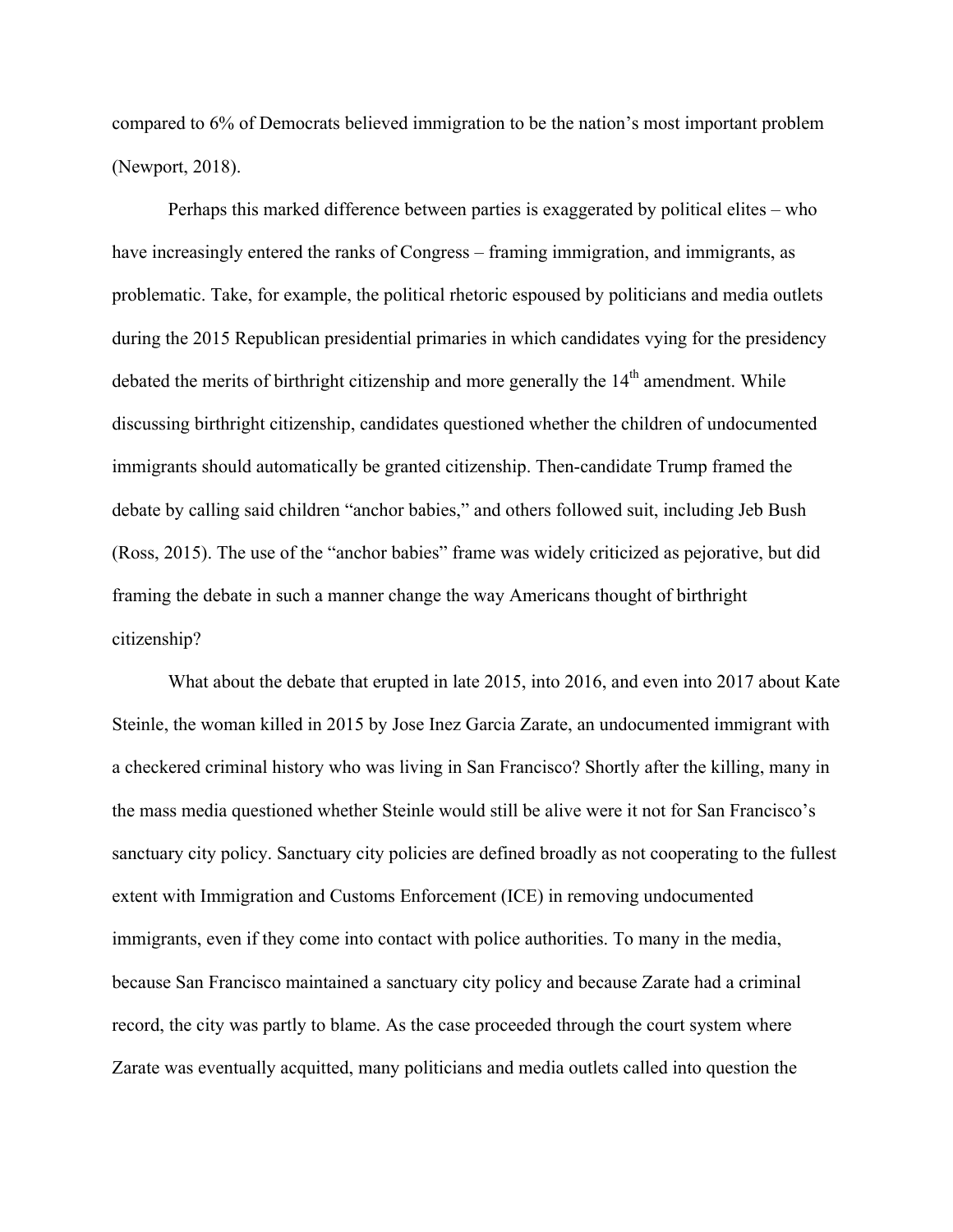merits of sanctuary policies. For example, *Breitbart* ran the headline, "Regardless, Kate Steinle Would Still be Alive if San Francisco Were Not a Sanctuary City" (Pollak, 2017). Additionally, a spokesman for ICE told the San Jose *Mercury News*, "This tragedy could have been prevented if San Francisco had simply turned the alien over to ICE, as we requested, instead of releasing him back onto the streets. It is unconscionable that politicians across the country continue to endanger the lives of Americans with sanctuary policies while ignoring the harm inflicted on their constituents" (Ruggiero, 2017). In response to the not guilty finding by the jury in the Steinle-Zarate case, President Trump chimed in, tweeting, "A disgraceful verdict in the Kate Steinle case! No wonder the people of our Country are so angry with Illegal Immigration," and "The Kate Steinle killer came back and back over the weakly protected Obama border, always committing crimes and being violent, and yet this info was not used in court. His exoneration is a complete travesty of justice. BUILD THE WALL!" (Trump, 2017a, 2017b). The debate surrounding the Steinle killing is illustrative of the notion that political actors and media outlets discuss issues in uneven ways to fit their political perspective; they strategically frame items in the news to shift opinions.

In the framing of sanctuary cities as dangerous for ordinary American citizens and "anchor babies" as undeserving of American citizenship, we see how media outlets and political actors attempt to shift public opinion by using language in a deliberate manner. As Dennis Chong and James Druckman (2007) wrote in their seminal piece on framing theory, framing is "the process by which people develop a particular conceptualization of an issue or reorient their thinking about an issue […]" given the way in which the topic is characterized (p. 104). Given scholarship that shows that frames affect the way in which individuals perceive issues, it is critically important that we understand how language can affect attitudes toward immigration in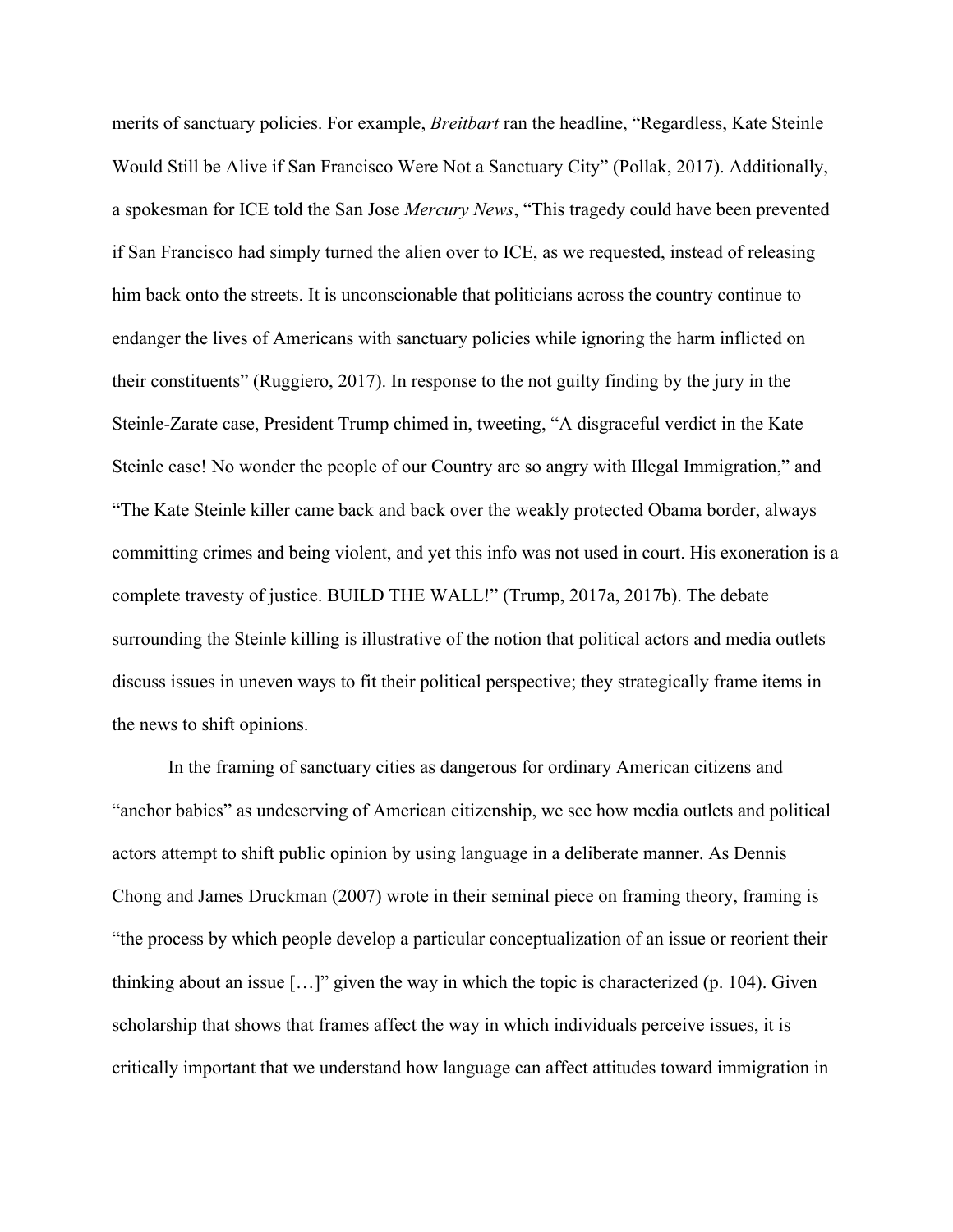particular, and how different types of frames can alter the public's perception of these topics (Scheufele and Tewksbury, 2007; Igartua and Cheng, 2009; Rose and Baumgartner, 2013; Haynes et al., 2016).

Research demonstrates that framing has the propensity to not only shift public attitudes but also the public policy process, particularly in terms of agenda setting (Eilders, 2000; Walgrave and Van Aelst, 2006). Agenda setting is when an issue or issue frame by gaining salience in the media consequently alters the political agenda (Eilders, 2000). When media outlets consistently adopt frames, those frames can shape what and how individuals think about the issue (Haynes et al., 2016; Iyengar and Kinder, 1987; McCombs and Shaw, 1972; MacKuen, 1984; Merolla et al., 2013). Previous research has examined the impact of a number of different frames on immigration attitudes including issue frames, equivalency frames, and episodic and thematic frames. The impacts of these frames, however, vary significantly. Note, for example, that frames can be episodic or thematic, and the presentation of frames in either manner can have implications for how those frames are received (Haynes et al., 2016). In other words, when media outlets like the *New York Times*, the *New York Post*, MSNBC, CNN, or Fox News present immigration stories, the use of particular frames over others can have significant implications for how individuals interpret these accounts and formulate and adjust their immigration attitudes as a result. Equivalency frames can also alter the way people think of issues. We also know that the positive or negative tone of news stories can also shape attitudes (Sheafer, 2007; Soroka, 2006; Abrajano, Hajnal, and Hassell, 2017; Van Klingeren, 2014; Boydstun et al., 2013; Madrid, 2018). In what follows, we will discuss some of the extant literature on issue, episodic, thematic, and equivalency frames, and discuss how these types of frames impact our perception of immigration, especially in an era of President Donald Trump.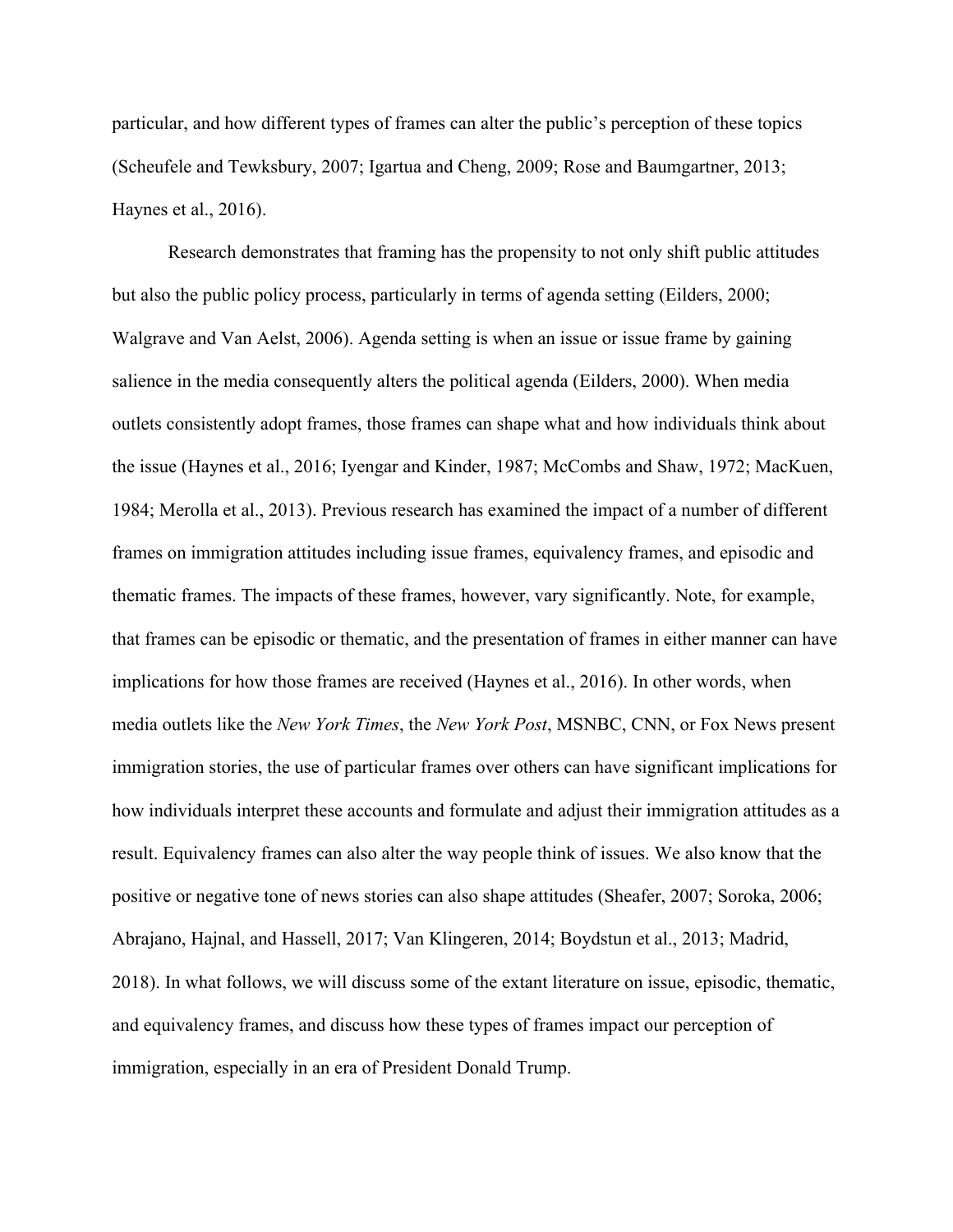#### *Episodic Frames*

Episodic frames present an issue by offering a specific example, case study, or eventoriented report (Haynes et al., 2016). For example, when President Trump tweeted about the Kate Steinle case, he was referring to a specific instance of perceived criminality in which Jose Inez Garcia Zarate was acquitted of the murder of Steinle. To President Trump, the case was a miscarriage of justice in that Zarate was in the country without proper documentation. Research on episodic framing demonstrates that these frames have the propensity to induce empathy, perhaps because episodic frames makes stories more concrete and may be seen as more compelling (Gross, 2008; Merolla, Ramakrishnan, and Haynes, 2013; Tsang, 2018). With the aforementioned Trump example, however, the logic of the tweet would indicate that the President was simply trying to induce empathy for Steinle and in turn reduce empathy for undocumented immigrants. Regardless of Trump's motives, the extant literature suggests that, whether he knew it or not, emphasizing individual cases rather than mass trends can be more effective at shifting public opinion (Fiske and Taylor, 1991). With respect to immigration, however, episodic frames may not be as effective, as they may instead increase the tendency to blame undocumented immigrants rather than the system (Iyengar, 1991; Chavez, 2013; Berg, 2009; Masuoka and Junn, 2013). That said, the latest research on the effectiveness of episodic frames suggests their effects may be limited or inconsequential when it comes to public opinion on immigration, and particularly as it relates to the DREAM Act and deportations (Haynes et al., 2016). Yet while episodic frames may not be effective at shifting public opinion on immigration, their frequency in appearance at least suggests that the field should assess their impact. *Thematic Frames*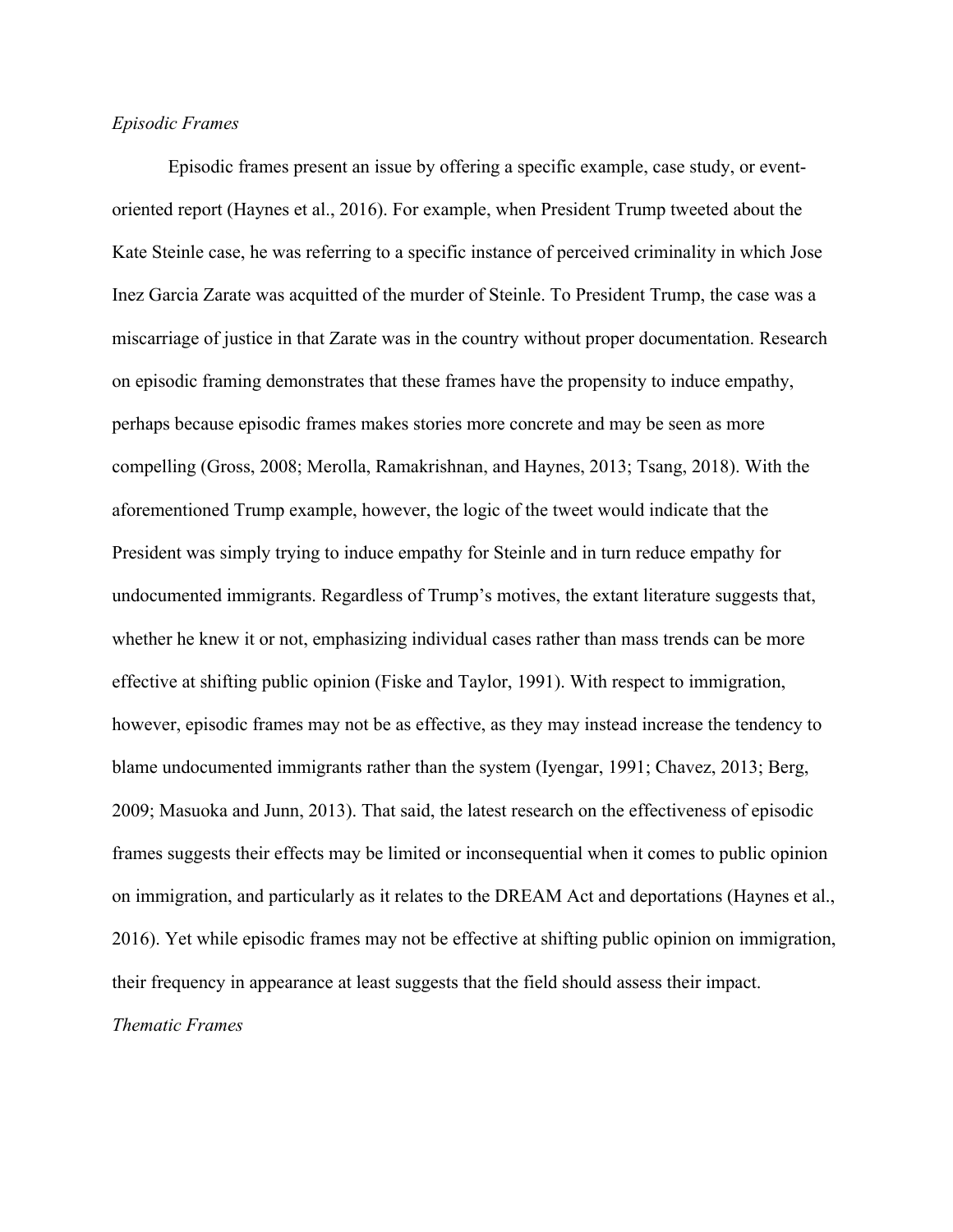Thematic frames present issues in a broader context, using generalities instead of concrete, real-life examples (Haynes et al., 2016). Thematic frames tend to focus on statistics (e.g., number of border apprehensions and deportations) rather than concrete and specific circumstances. Thus, during the 2015 debate about "anchor babies," after Donald Trump and Jeb Bush sparred using the pejorative term for birthright citizenship, much of the media firestorm centered on the brash, negative phrasing. In response to candidate Trump, Tim Kaine, the Democratic vice presidential nominee, said, "Donald Trump wants to deport 16 million people, 11 million of them who are here without documents. And both Donald Trump and Mike Pence want to get rid of birthright citizenship […] So if you're born here, but your parents don't have documents, they want to eliminate that. That's another 4.5 million people" (Valverde, 2016). In this example of thematic framing, we can see the general way in which Kaine tried to frame the birthright citizenship issue, attempting to paint the Trump-Pence campaign as hostile to both naturalized citizens and undocumented immigrants.

Thematic frames may be useful to citizens living in a democracy, especially considering scholars find that they can lead individuals toward seeing connections they otherwise would not have seen, thus helping them learn about complex issues (Iyengar, 1991; McLeod, Scheufele, and Moy, 1999). Thus, with Kaine shifting the "anchor baby" frame to that of "birthright citizenship" while simultaneously focusing the American people on the volume of American citizens that could be affected, the end result may have been a shift in public opinion toward more permissive immigration policy, or at least an affirmation of the validity of the  $14<sup>th</sup>$ amendment. While research has yet to explicitly test this claim, other thematic frame research finds such framing to be effective at boosting support for permissive policies such as the DREAM Act (Haynes et al., 2016).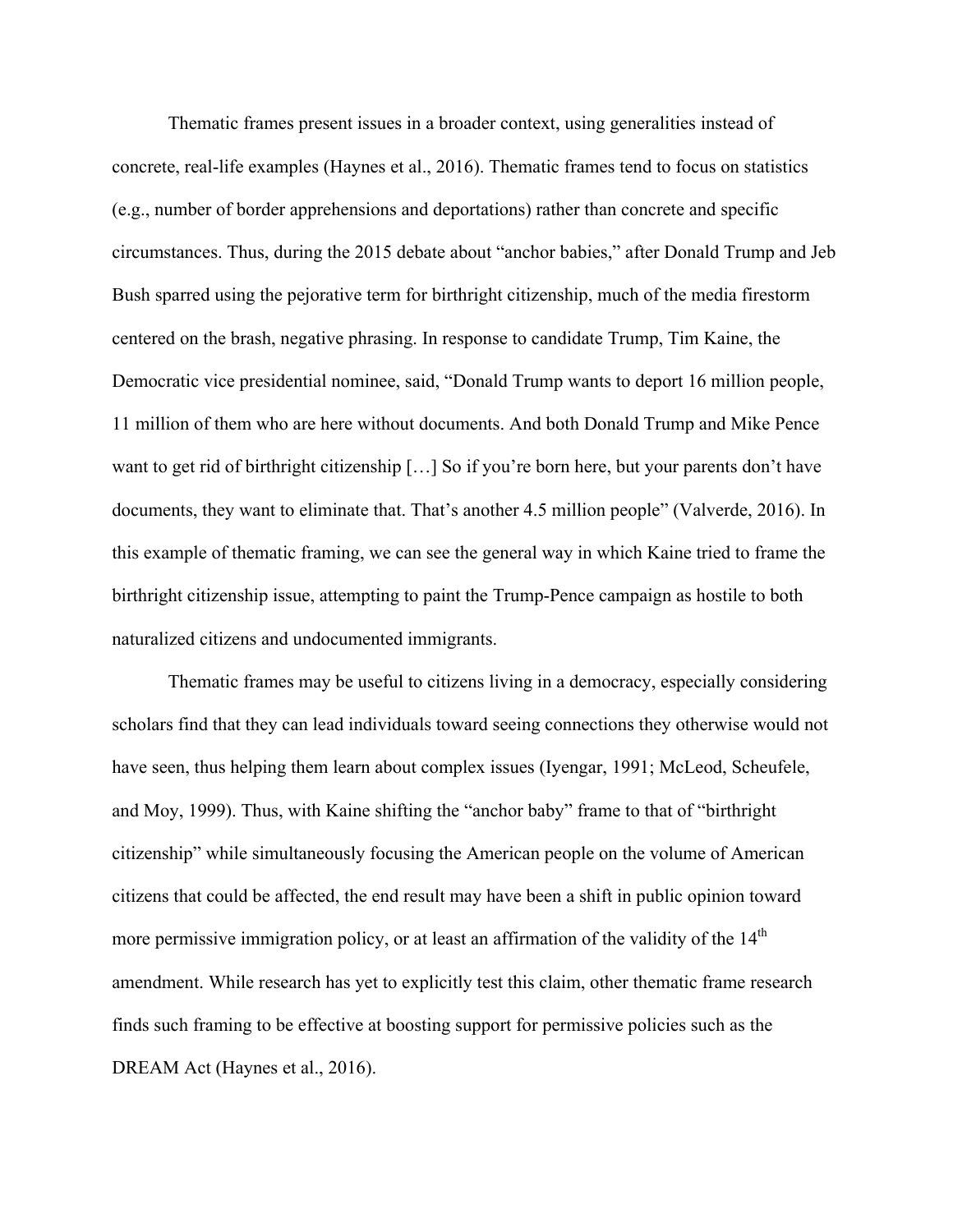#### *Equivalency Frames*

Equivalency frames are those frames that present equivalent alternatives in different ways. The common example of equivalency frames in the immigration debate is the use of the terms, "illegal immigrant," "illegal alien," "illegals," "undocumented immigrant," or "unauthorized immigrant." In each, the common referent is the individual who lacks legal documentation in the host country. Yet the framing of the individual may have implications on public opinion. For example, the extant literature suggests that the terms "illegal" and "undocumented" draw about diametrically different associations. With the former, a more negative association is made, while with the latter, a more position association is formed (Masuoka and Junn, 2013). In addition to the connotations associated with each, research demonstrates that using the "illegal" framing prompts individuals to think about legality, national identity, and the importance of upholding the law (Masuoka and Junn, 2013). That said, the extant literature is also mixed on whether using said equivalency frames leads to differences in opinions. On one hand, some research finds that equivalency frames do not affect public attitudes (Knoll, Redlawsk, and Sanborn, 2010), while others find that it may affect public opinion, particularly when the "illegal immigrant" is associated with Latino immigrants rather than European immigrants (Perez, 2010). More recent research finds that equivalency frames such as "illegal" and "undocumented" have little effect on public attitudes, perhaps because of the normalcy of their use (Haynes et al., 2016). Though some accept or reject the use of "illegal immigrants," the term has permeated the public for some time, so little effect is likely to be had on public opinion (Haynes et al., 2016).

*Negative and Positive Issue Frames*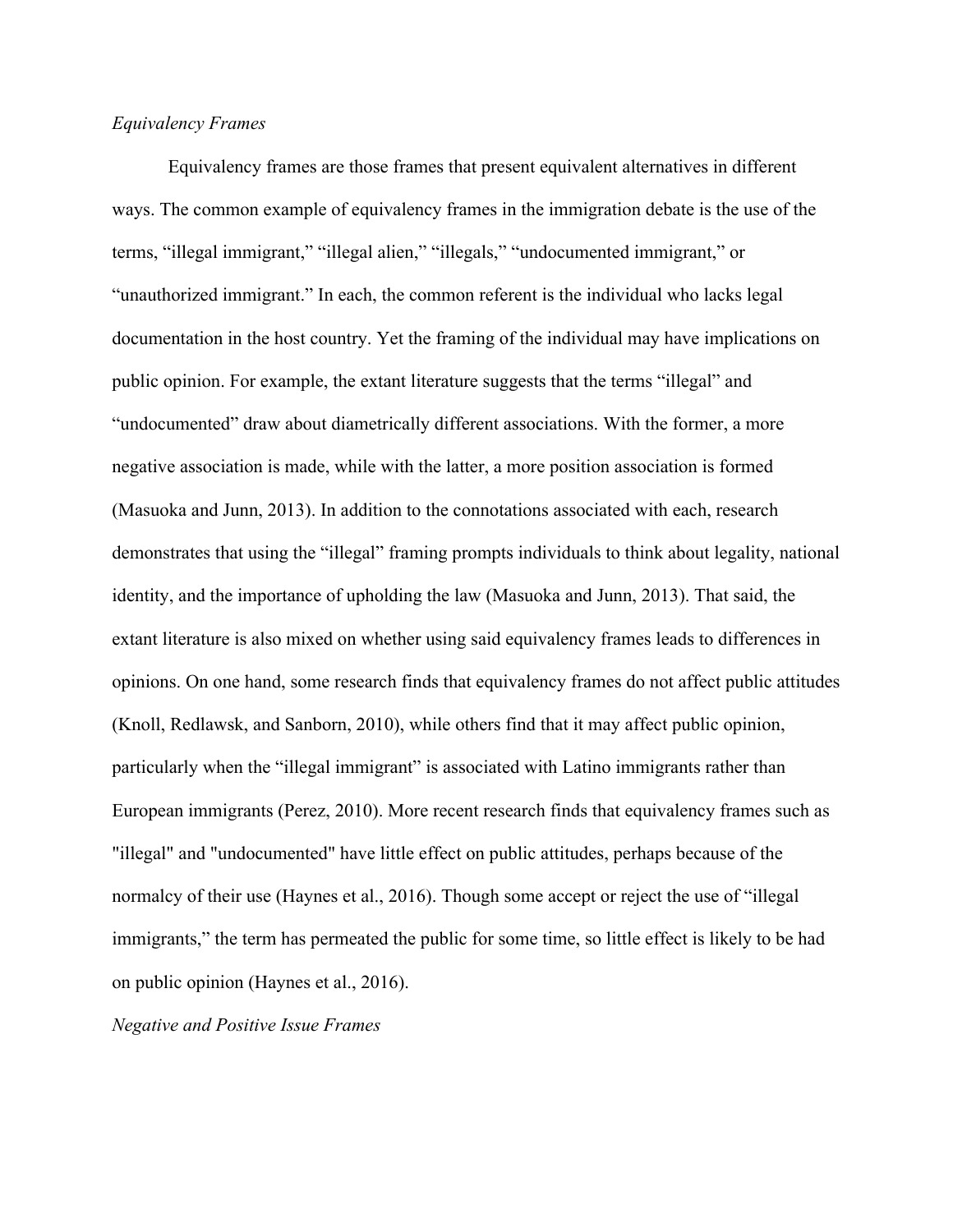One area of framing research that has demonstrated large-scale effects on public attitudes is the usage of issue or emphasis frames on particular issues related to immigration, such as legalization. In general, issue frames are those frames that place an emphasis on some aspect of an issue, which can lead some to proffer alternate responses (Haynes et al., 2016; Chong and Druckman, 2007). One example of this in the extant literature is framing whether the KKK should be allowed to hold public rallies, emphasizing the need for public safety versus the need to uphold free speech (Druckman, 2004). In said juxtaposition, individuals tend to be more supportive of the free speech frame compared to the public safety frame, which is reflective of the characterization of the rally and framing effects, in general (Druckman, 2004).

Past work, however, shows that not all issue frames have the same impact on immigration opinion (Haynes et.al 2016). It appears that negative immigration frames such as the "amnesty" frame are more powerful than positive frames such as the "humanistic" frame. Haynes and colleagues (2016) found that negative frames presented such as presenting legalization in terms of "amnesty" not only induce more opposition to the DREAM Act but, still do so even in the presence of the positive "child" frame. They also find that the negative "rule of law" frame significantly boosts support for immigrant deportation. In contrast, positive frames such as mentioning that immigrants may have the "opportunity" for legalized status, result in only a mild boost in support for the path to citizenship policy (Haynes et al., 2016). And while presented alone, the "child" frame significantly boosts support for the DREAM Act, when combined with the "amnesty" frame, the "amnesty" frame completely wipes out gains from the child frame and even increases opposition to the DREAM Act compared to the neutral condition (Haynes et al., 2016).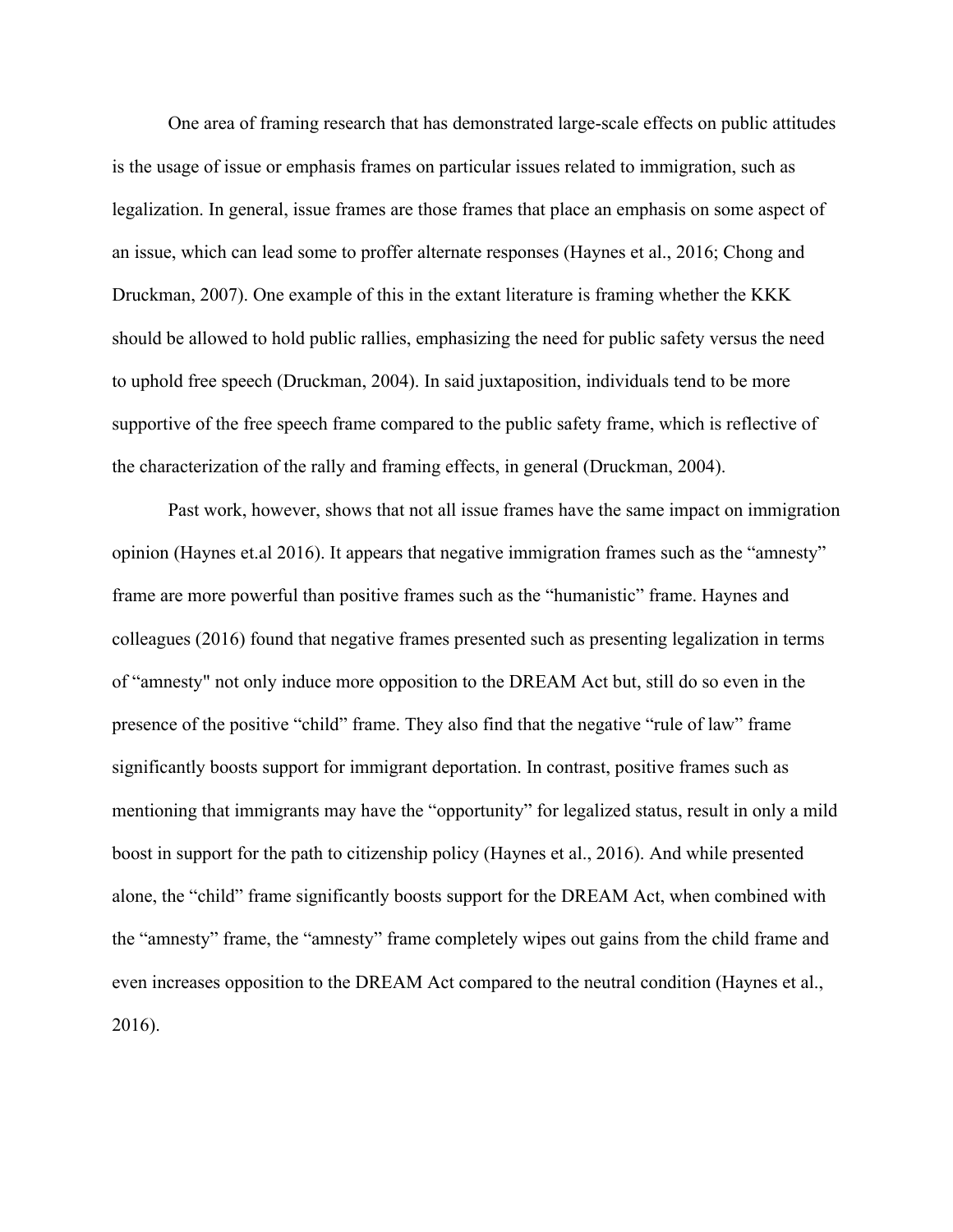Thus, negative issue framing tends to be more effective at shifting public opinion.

Perhaps this is one reason why, as we discussed earlier, immigration has become a top problem for the American people. Since President Trump's candidacy, Trump has framed immigration in a negative manner, often invoking the term "illegal" while discussing some negative potential implication of permissive immigration policies. In this negative information environment, one where the President of the United States is consistently using negative frames, we might expect that the public would take on more restrictionist views on immigration, or at least come to think of immigration as a problem. This issue is exaggerated when looking at the effects of negativity on the President's own political party. As mentioned, Gallup notes that Republicans are much more likely to consider immigration as the nation's most important problem (Newport, 2018). Constructing immigrants as a problem is also fomented in the mass media when images of immigrants are presented negatively, such as the image of Jose Inez Garcia Zarate in an orange jumpsuit awaiting a murder trial or the many pictures of MS-13 gang members referenced often by President Trump. In fact, recent research has found that these types of images may foster a fear of immigrants, thus producing anti-immigrant policy preferences (Farris and Silber Mohamed, 2018).

#### *Discussion*

We can use our understanding of frames to explain President Trump's influence of the immigration debate thus far. In August 2015, Trump introduced the term anchor baby into the Republican presidential primary when, during an interview with Bill O'Reilly, Trump suggested that anchor babies may not be citizens (Brait, 2016). Although Trump would use the term anchor baby sporadically throughout the remainder of the campaign, including referring to fellow Republican presidential hopeful Ted Cruz as an anchor baby, given the term's acceptance as a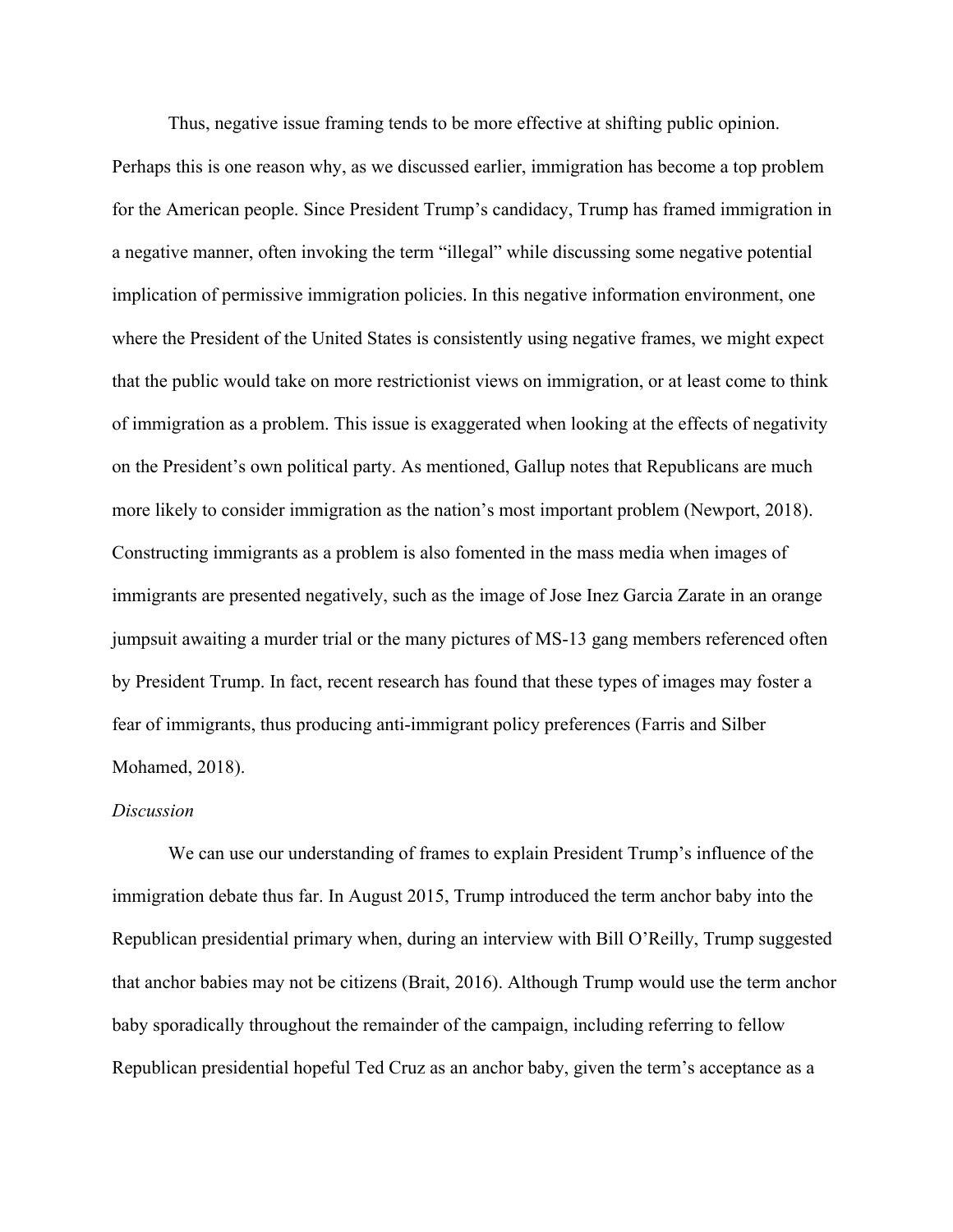pejorative, it was not widely used nor reported on by mainstream media sources outside of its emergence in August 2015.

While Trump may not have made anchor babies an issue during the campaign, he successfully introduced and framed the debate on sanctuary cities. On July 4, 2015, Trump seized on the murder of Kate Steinle to negatively frame undocumented immigrants by associating them with crime: "What about the undocumented immigrant with a record who killed the beautiful young women (in front of her father) in San Fran. Get Smart!" (Trump, 2015). Broadcast transcripts from Fox News, MSNBC, and CNN suggest that sanctuary cities were largely undiscussed until July 2015, when Steinle was murdered. Since then, the association of sanctuary cities with crime has led to sanctuary cities constantly being mentioned in news coverage of immigration, especially on Fox News, where the discussion of sanctuary cities has been used to negatively frame immigrants by associating sanctuary cities with a broad amnesty and violations of the rule of law. While the amount of coverage of sanctuary cities has been comparable on CNN, that coverage has notably not been framed negatively as it was on Fox **News** 

With the announcement of his immigration plan in August 2017, President Trump introduced two more terms into the debate over immigration: chain migration and the diversity lottery. President Trump planned to limit chain migration, officially known as family-based sponsorship or family reunification, as well as end the Diversity Visa Immigrant Program, more commonly known as the diversity lottery, due to its perceived lack of merit by immigration critics. As was the case with sanctuary cities in the months prior to Kate Steinle's murder, chain migration and the diversity lottery were largely undiscussed by mainstream media sources prior to the announcement of Trump's immigration plan and his subsequent attacks on these programs,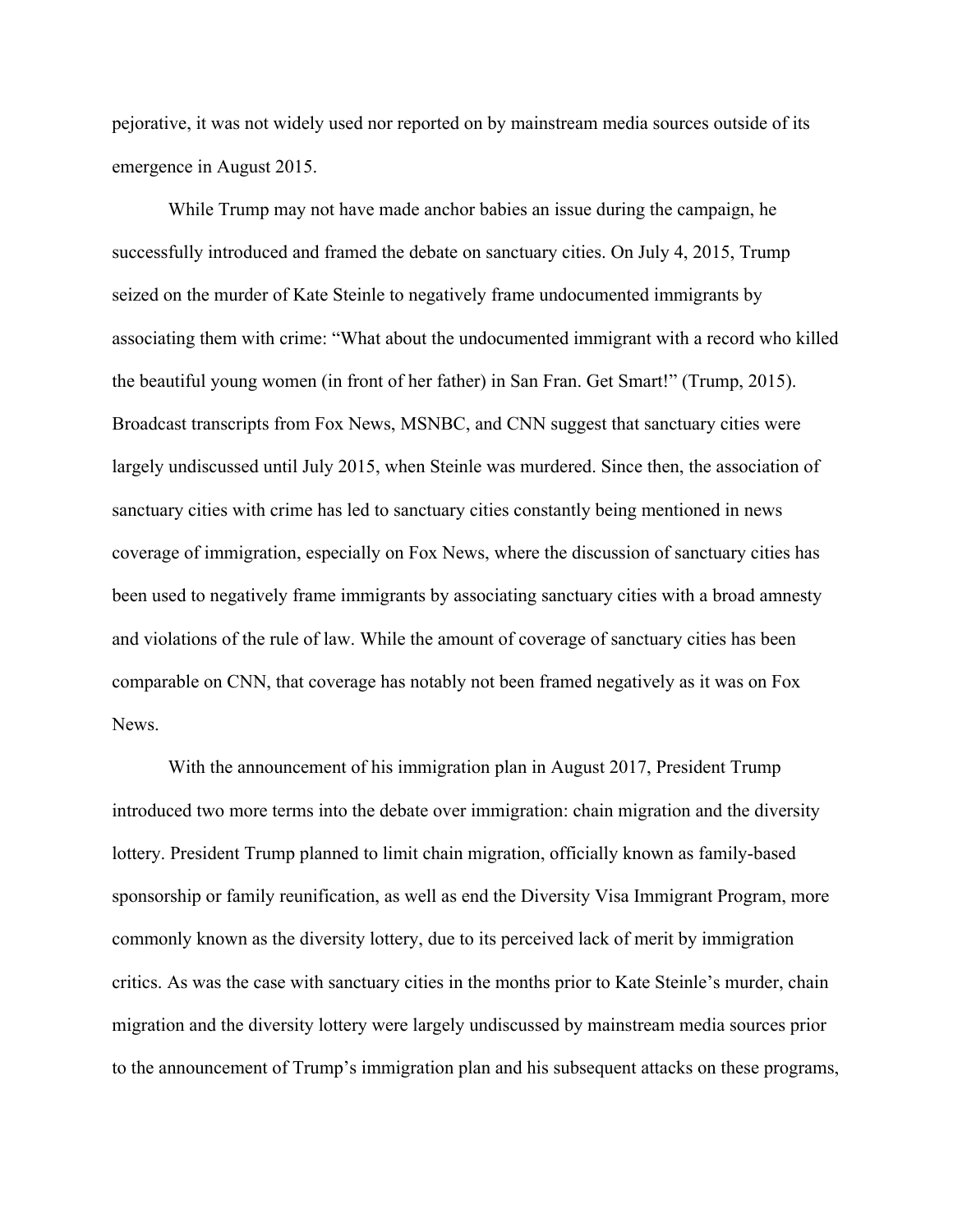which seemingly sought to associate the terms with criminality. This framing continues today, as a page on the White House website labels chain migration and the diversity lottery as threats to national security, and even lists terrorists and criminals who entered the United States via these programs as well as the crimes they committed (White House, 2018).

On chain migration, Trump tweeted: "CHAIN MIGRATION must end now! Some people come in, and they bring their whole family with them, who can be truly evil. NOT ACCEPTABLE!" (Trump, 2017c). Despite the negative reactions a term like chain migration might engender, its appearance across mainstream media outlets suggests that President Trump has succeeded, at least to some degree, in negatively framing the debate over a program originally meant to bring families together. Ironically, this was the program through which First Lady Melania Trump's parents obtained their United States citizenship. When asked if the Trumps benefitted from chain migration, Trump's lawyer responded, "I suppose. It's a dirty - a dirtier word. It stands for a bedrock of our immigration process when it comes to family reunification" (Murdock, 2018). Misgivings over the terminology aside, a comparison of Google Search Trends suggests that chain migration has entered the public lexicon, as it has outranked searches for family reunification since August 2017 (Guild, 2018). Analyses suggest that Trump has succeeded in linking the diversity lottery and chain migration. As of January 2018, the term chain migration appeared in more than half of all stories containing the term diversity lottery on CNN, MSNBC, and Fox News.

One area where we see media coverage diverge is on the topic of the 2018 child separations at the border. In June 2018, news broke that the Department of Homeland Security (DHS) had separated as many as 1,995 children from 1,940 adults at the border because of the Trump administration's Zero Tolerance Policy on immigration, which required the DHS to refer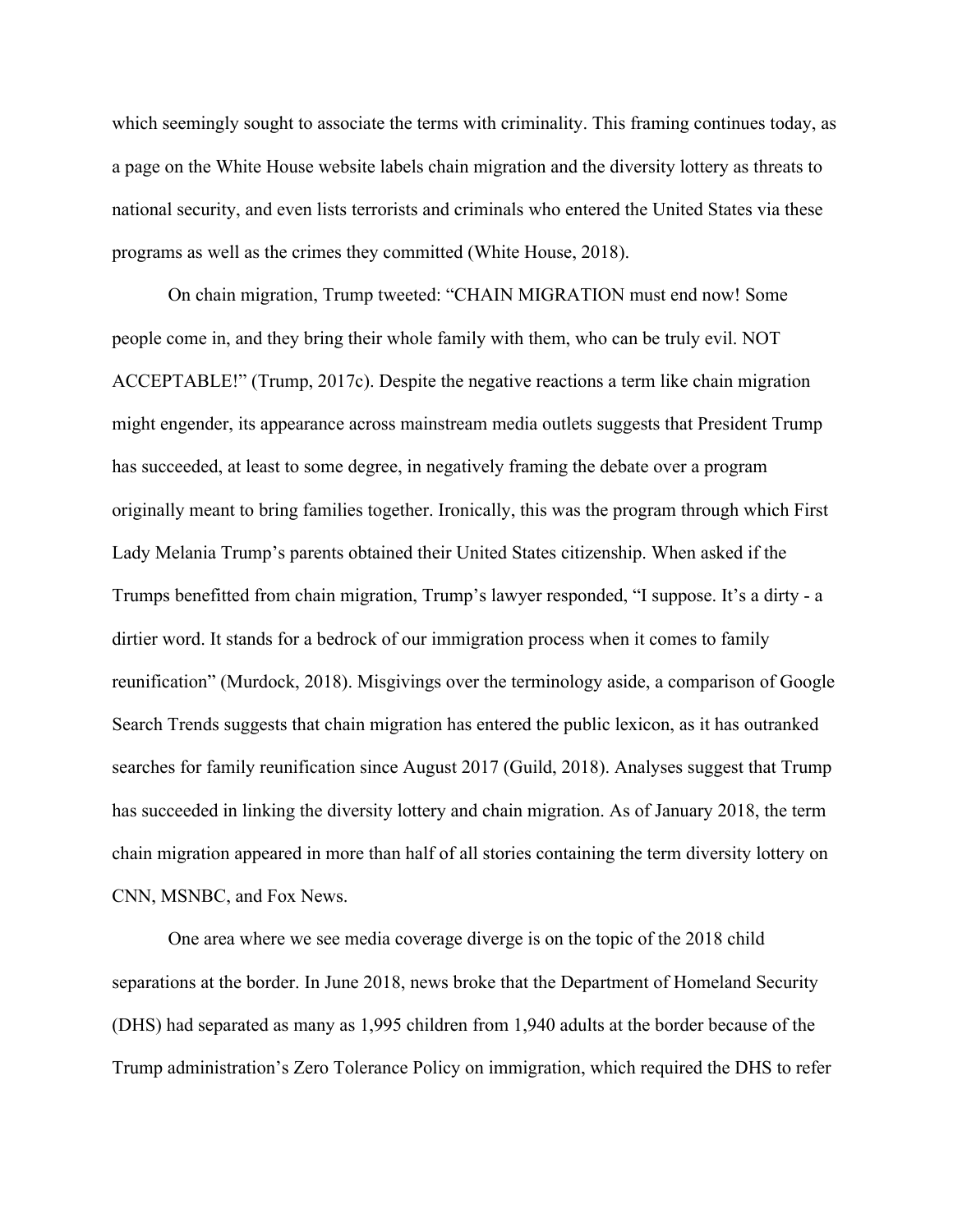adults crossing the border illegally for prosecution and any children they crossed with sent to separate detention facilities (Ainsley and Timm, 2018). Stories of the child separation crisis dominated immigration coverage on all major media outlets, with many stories on CNN, MSNBC, and the *New York Times* emphasizing the harm these separations could cause to young children. Stories on Fox News, however, often included mention of human trafficking at the border, possibly to frame the separations in a positive light. The child separation crisis, along with the failure to start a national debate over the citizenship status of anchor babies are notable areas where President Trump has been less effective in framing the debate in a more restrictionist light.

#### *Conclusion*

Our discussion thus far has reviewed the effectiveness of various frames and applied these findings to the current Trump era debate on immigration. While episodic and equivalency frames appear to have little to no effect on public attitudes regarding immigration (Haynes et al., 2016), thematic frames seem to help individuals learn about complex issues (Iyengar, 1991; McLeod, Scheufele, and Moy, 1999) and induce support for progressive policies such as the DREAM Act (Haynes et al., 2016). Usage of negative and positive frames, however, do not appear to have large-scale effects on immigration attitudes (Haynes et al., 2016; Farris and Silber Mohamed, 2018).

Since 2016, President Trump has relied on negative frames to shape the immigration debate. Although Trump failed to normalize the term anchor baby as a part of a broader effort to raise questions about birthright citizenship, he has been largely successful in framing conversations about sanctuaries cities, chain migration, and the diversity lottery. As we discussed, sanctuary cities, chain migration, and the diversity lottery were largely ignored by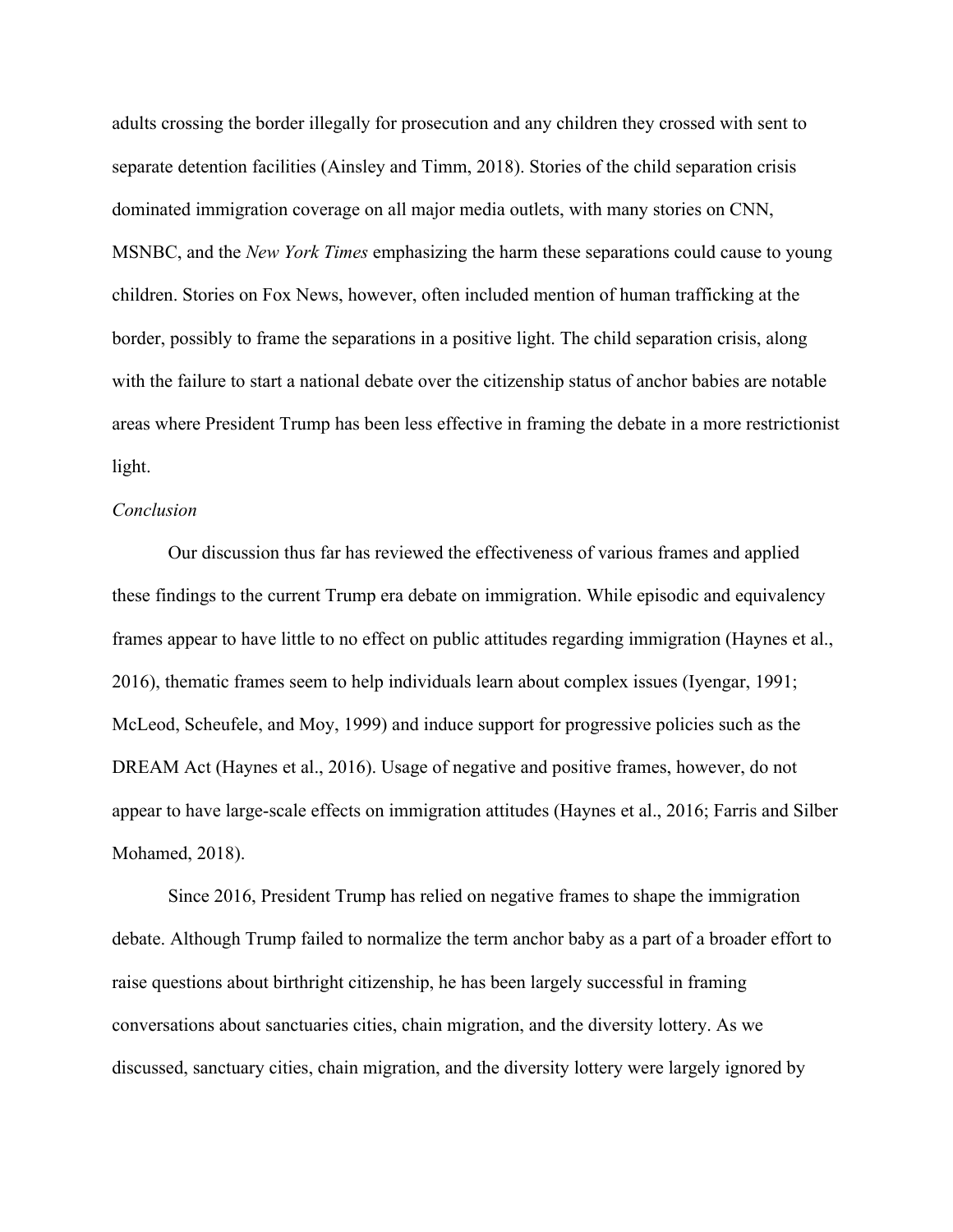mainstream media sources until Trump capitalized on them to negatively frame immigrants and immigration. Although stories that negatively frame sanctuary cities are most common on Fox News, Trump has succeeded in negatively framing discussions about family reunification and diversity visa programs. Regardless of their content or source, most stories about these programs refer to them as chain migration and the diversity lottery, which are terms designed to strip these programs of their merit. Given Trump's success in negatively framing chain migration and the diversity lottery, we might expect him to continue focusing on framing these issues moving forward. Beyond framing these programs as meritless, Trump may also find success in framing them as threats to national security.

Another area where Trump may succeed in framing the debate is on the push to make immigration more difficult for those who have received government assistance. In September of 2018, the Trump administration announced that immigrants who legally use government assistance programs, such as food stamps or public housing, could be denied green cards (Shear and Baumgaertner, 2018). While federal law already required those seeking green cards to prove they would not become public charges, previously only the acceptance of cash benefits would negatively affect a candidate's application. Critics argue that extending the range of services which could negatively affect one's application for permanent residence could prevent those seeking green cards from accessing services they are legally entitled to. Moreover, these changes might scare immigrants who have already attained green cards, and are thus not affected by these changes, from using public services out of fear of losing their permanent status (Shear and Baumgaertner, 2018; Stiles, 2018). As a result, these new policies could result in worse health outcomes among immigrants, both legal and undocumented, as research suggests that for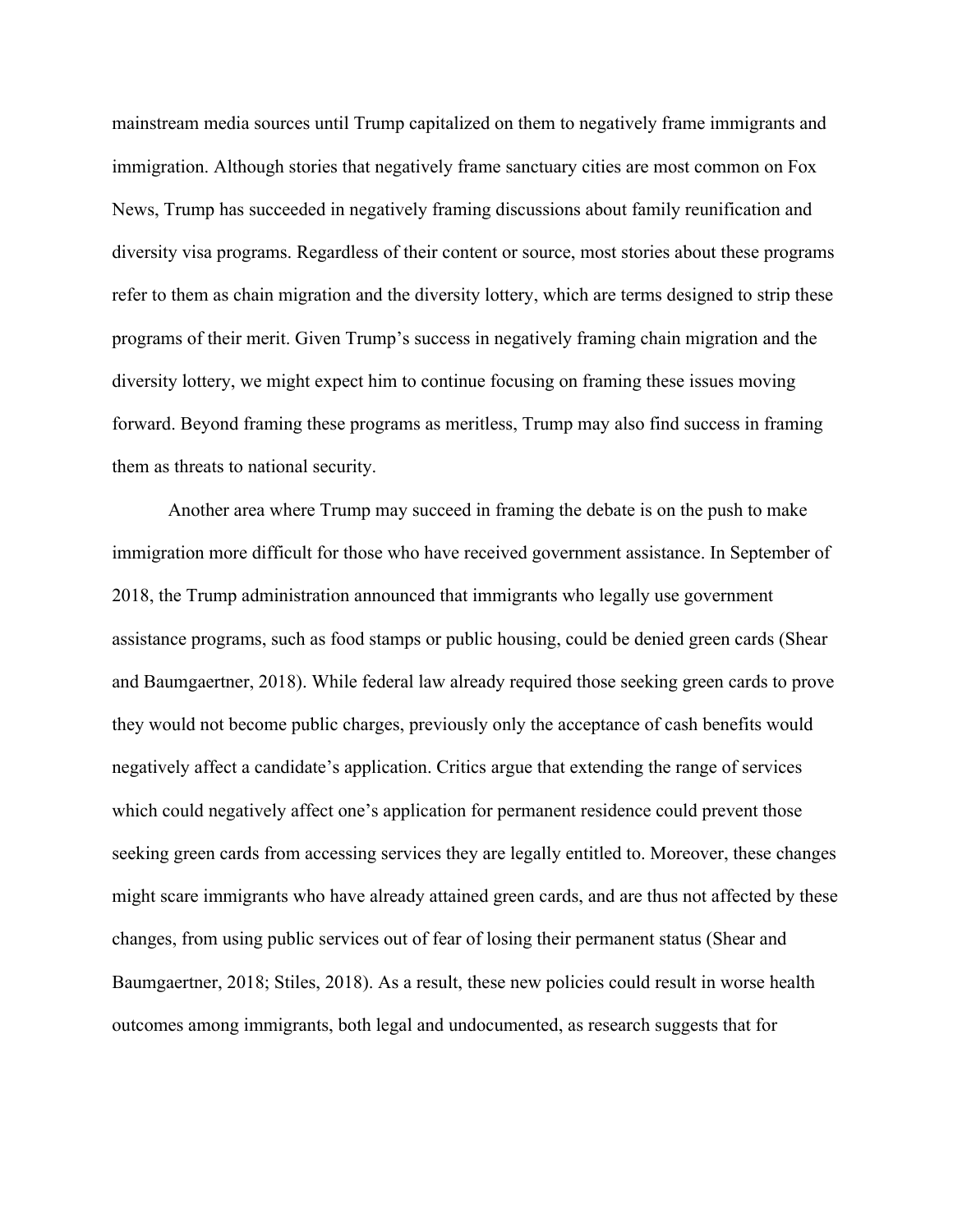Latinos, use of public services is in part conditioned by their immigration context (Pedraza and Osorio 2017).

While our analysis, like others, focuses on mainstream media sources, future research on frames could investigate how media outlets at the fringes, such as *Breitbart* and DailyKos, frame immigration relative to their more mainstream counterparts. Future studies could also incorporate the use of sentiment analysis software for a more in-depth analysis of how political speech and media coverage frame immigration. Beyond analyzing the content of political speech and news stories, research could investigate how individual behavior and attitudes are affected by exposure to different combinations of frames and sentiments. Finally, as more Americans begin to rely on social media for their news, research on framing should investigate how the social aspect of websites like Facebook and Twitter, where users not only share news stories but often frame them with their own commentary, influence the behavior and attitudes of those in their networks. Does adding an additional level of influence between a public figure or media source and an individual moderate the impact of a positive or negative frame? When it comes to influencing one's attitudes on immigration, does the commentary a friend or family member adds to a news story matter more than the content of the story itself? Analysis of political speech and media sources will remain important in the future and continue to contribute to our understanding of frames, but we should also turn our attention to how new media, and the new ways we interact with media, affect our receptivity to frames on issues concerning immigration and more.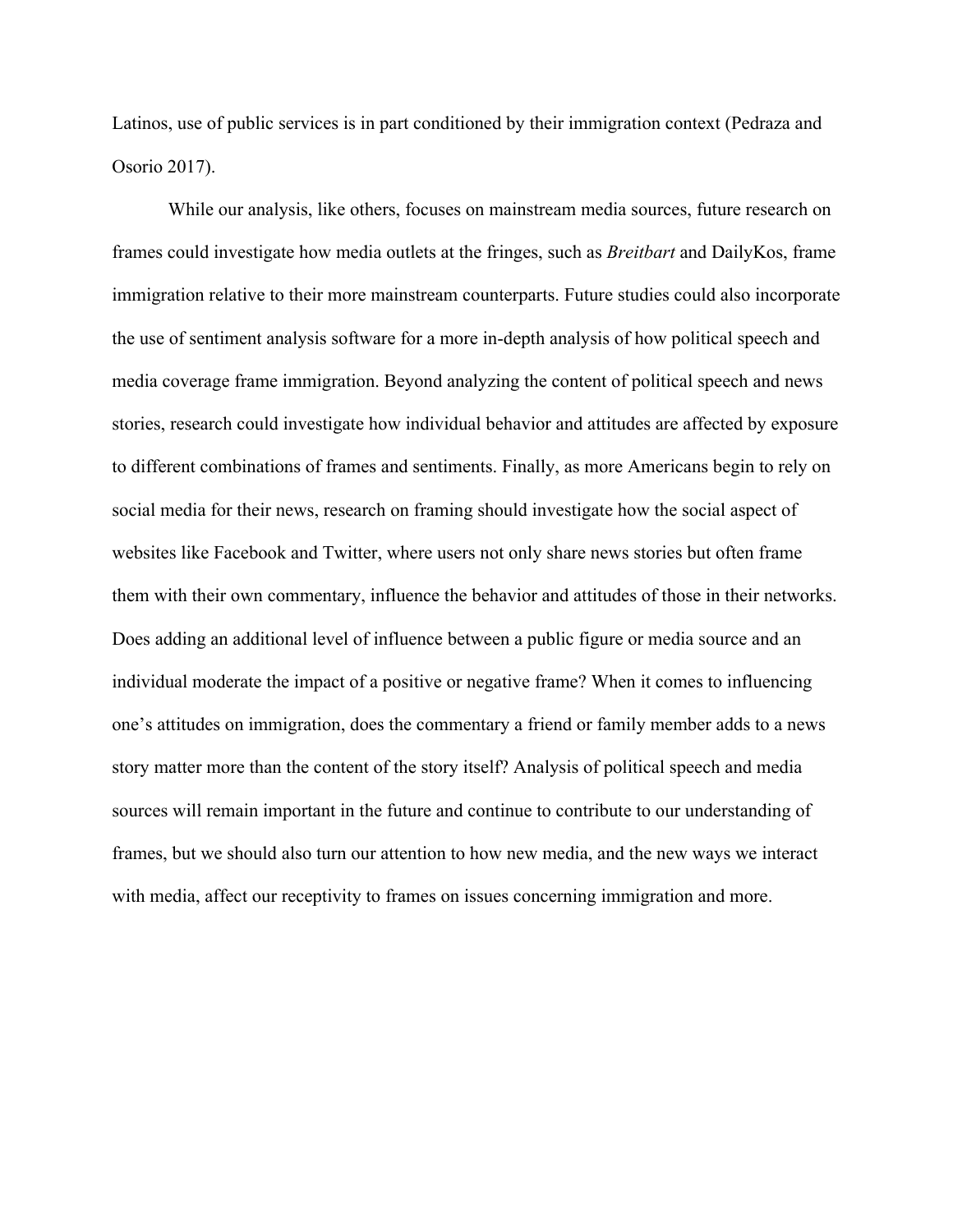References

- Abrajano, Marisa A., Zoltan Hajnal, and Hans J. G. Hassell. 2017. "Media Priming and Partisan Identity: The Case of Immigration Coverage and White Macropartisanship." *Journal of Race, Ethnicity, and Politics* 2 (1): 5-34.
- Ainsley, Julia, and Jane C. Timm. 1,995 children separated from families at the border under 'zero tolerance' policy. Retrieved from https://www.nbcnews.com/politics/donaldtrump/1-995-children-separated-families-border-under-zero-tolerance-policy-n883716
- Bateman, David A., Joshua D. Clinton, and John S. Lapinski. 2017. "A House Divided? Roll Calls, Polarization, and Policy Differences in the U.S. House, 1877-2011." *American Journal of Political Science* 61 (3): 698-714.
- Berg, Justin A. 2009. "White Public Opinion Toward Undocumented Immigrants: Threat and Interpersonal Environment." *Sociological Perspectives* 52 (1): 39-58.
- Binder, Sarah. 1999. "The Dynamics of Legislative Gridlock, 1947-96." *American Political Science Review* 93 (3): 519-533.
- Boydstun, Amber E., Justin H. Gross, Philip Resnik, and Noah A. Smith. 2013. "Identifying Media Frames and Frame Dynamics Within and Across Policy Issues." In *New Directions in Analyzing Text as Data Workshop*, London.
- Brady, David, Hahrie Han, and Jeremy Pope. 2007. "Primary Elections and Candidate Ideology: Out of Step with the Primary Electorate?" *Legislative Studies Quarterly* 32 (1): 79-106.
- Chavez, Leo R. 2013. *Shadowed Lives: Undocumented Immigrants in American Society*, 3rd ed. Fort Worth, TX: Harcourt Brace College Publishers/Wadsworth.
- Chong, Dennis, and James N. Druckman. 2007. "Framing Theory." *Annual Review of Political Science* 10: 103-126.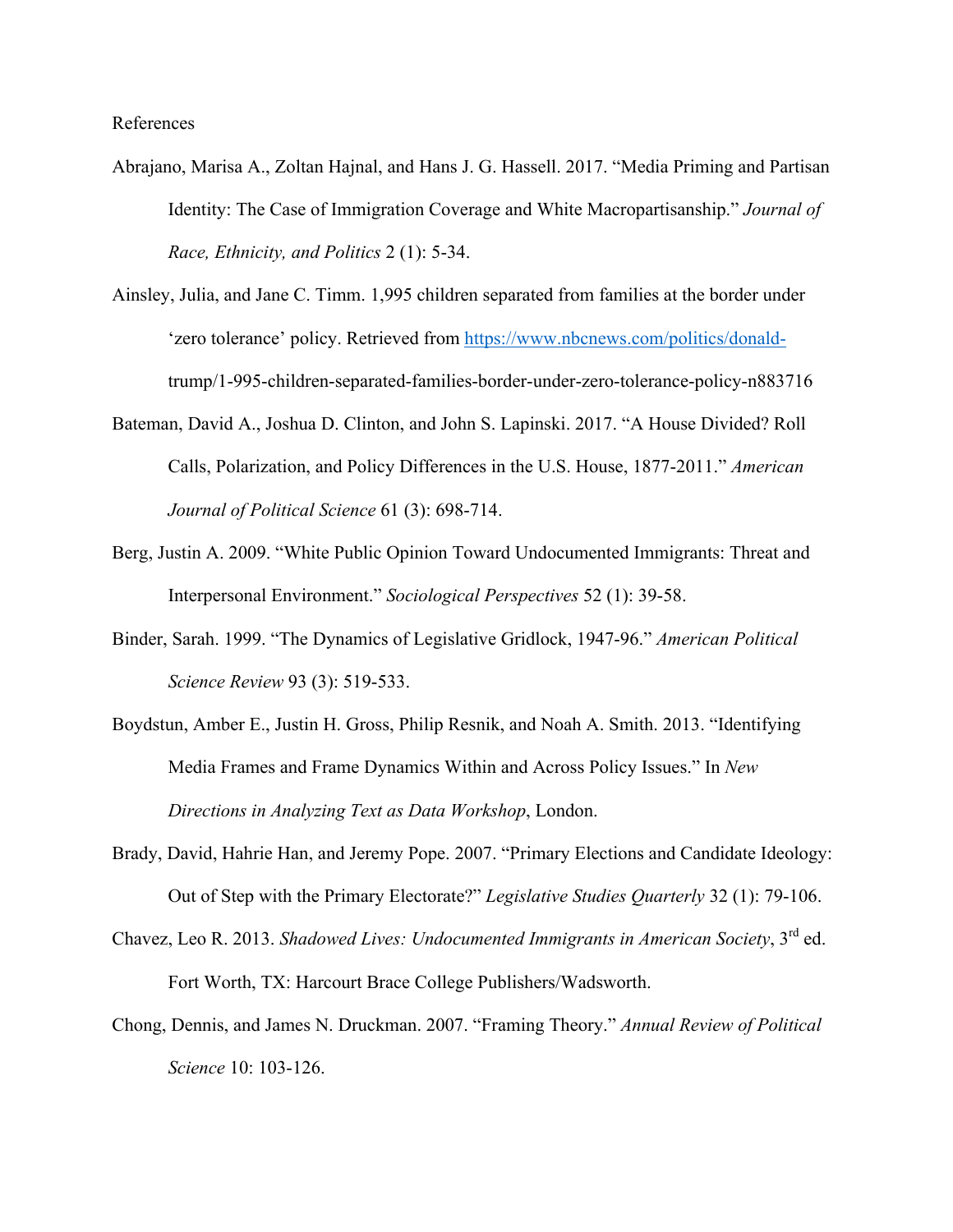- Druckman, James N. 2004. "Political Preference Formation: Competition, Deliberation, and the (Ir)relevance of Framing Effects." *American Political Science Review* 98 (4): 671-686.
- Eilders, Christiane. 2000. "Media as Political Actors? Issue Focusing and Selective Emphasis in the German Quality Press." *German Politics* 9 (3): 181-206.
- Farris, Emily M., and Heather Silber Mohamed. 2018. "Picturing Immigration: How the Media Criminalizes Immigrants." *Politics, Groups, and Identities* (Online first).
- Fiske, Susan T., and Shelley E. Taylor. 1991. *Social Cognition*, 2nd ed. New York, NY: McGraw-Hill.
- Gross, Kimberly. 2008. "Framing Persuasive Appeals: Episodic and Thematic Framing, Emotional Response, and Policy Opinion." *Political Psychology* 29 (2): 169-192.
- Guild, Blair. What is "chain migration"? Retrieved from https://www.cbsnews.com/news/whatis-chain-migration-definition-visa-trump-administration-family-reunification/
- Haynes, Chris, Jennifer Merolla, and S. Karthick Ramakrishnan. 2016. *Framing Immigrants: News Coverage, Public Opinion, and Policy*. New York, NY: Russell Sage Foundation.
- Hetherington, Marc. 2001. "Resurgent Mass Partisanship: The Role of Elite Polarization." *American Political Science Review* 95 (3): 619-631.
- Igartua, Juan-Jose, and Lifen Cheng. 2009. "Moderating Effect of Group Cue While Processing News on Immigration: Is the Framing Effect a Heuristic Process?" *Journal of Communication* 59: 726-749.
- Iyengar, Shanto. 1991. *Is Anyone Responsible? How Television Frames Political Issues*. Chicago, IL: University of Chicago Press.
- Iyengar, Shanto, and Donald R. Kinder. 1987. *News that Matters*. Chicago, IL: University of Chicago Press.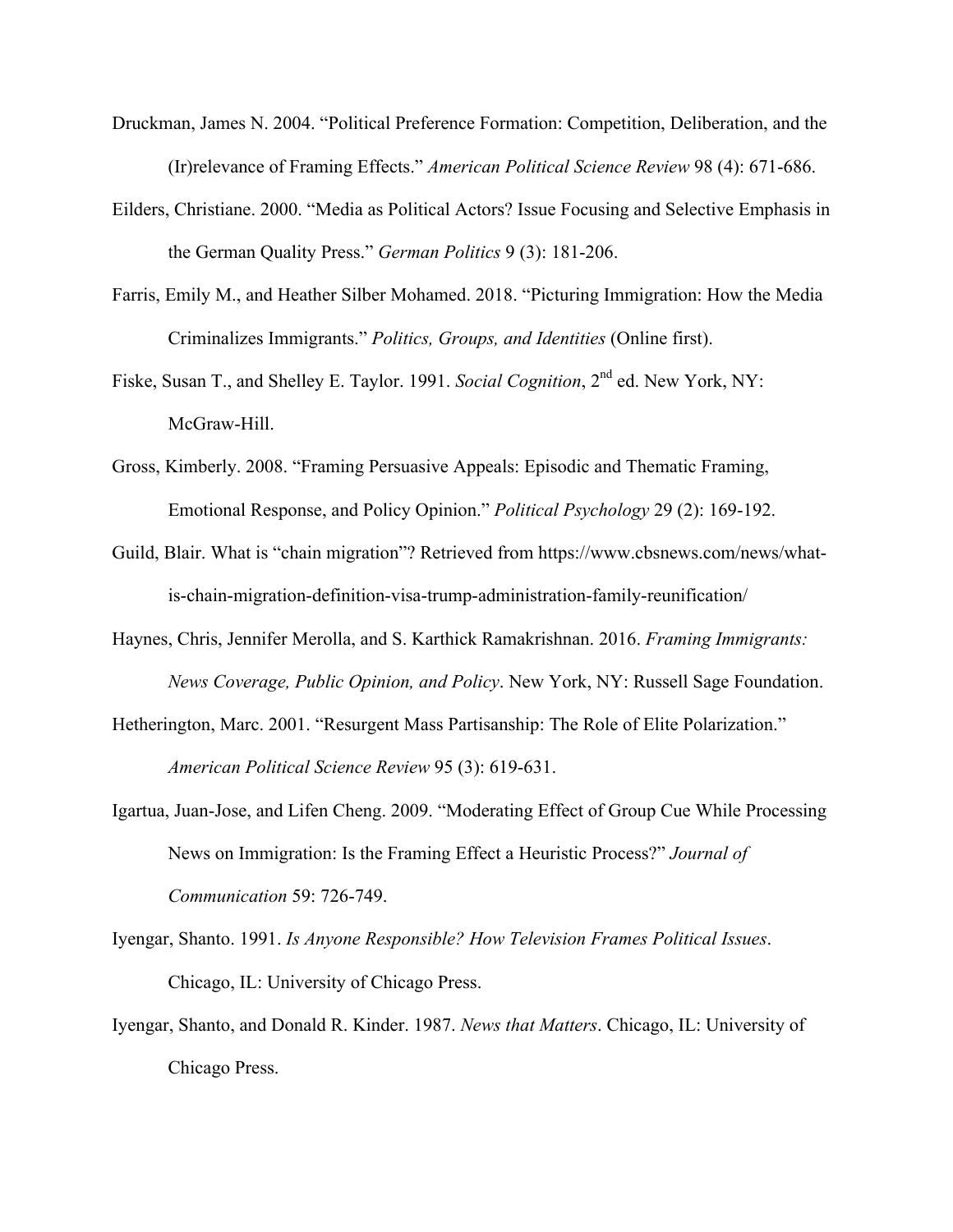- Knoll, Benjamin R., David P. Redlawsk, and Howard Sanborn. 2010. "Framing Labels and Immigration Policy Attitudes in the Iowa Caucuses: 'Trying to Out-Tancredo Tancredo.'" *Political Behavior* 33 (3): 433-454.
- MacKuen, Michael. 1984. "Exposure to Information, Belief Integration, and Individual Responsiveness to Agenda Change." *American Political Science Review* 78 (2): 372-291.
- Madrid, Raul, Jr. 2018. The Media and Immigration: Evaluating the Role of the Media in Policy Preference Formation and Legislative Outcomes (Doctoral dissertation). Retrieved from ProQuest Dissertations and Theses A&I. (UMI No. 10844778).
- Masuoka, Natalie, and Jane Junn. 2013. *The Politics of Belonging: Race, Public Opinion, and Immigration*. Chicago, IL: University of Chicago Press.
- McCombs, Maxwell E., and Donald L. Shaw. 1972. "The Agenda-Setting Function of the Mass Media." *Public Opinion Quarterly* 36 (2): 176-187.
- McLeod, Jack M., Dietram A. Scheufele, and Patricia Moy. 1999. "Community, Communication, and Participation: The Role of Mass Media and Interpersonal Discussion in Local Political Participation." *Political Communication* 16: 315-336.
- Merolla Jennifer L., Adrian D. Pantoja, Ivy A. M. Cargile, and Juana Mora. 2012. "From Coverage to Action: The Immigration Debate and Its Effects on Participation." *Political Research Quarterly* 66 (2): 322-335.
- Merolla, Jennifer L., S. Karthick Ramakrishnan, and Chris Haynes. 2013. "Illegal, Undocumented, or Unauthorized: Equivalency Frames, Issue Frames, and Public Opinion on Immigration." *Perspectives on Politics* 11 (3): 789-807.
- Moskowitz, Daniel J., Jon C. Rogowski, and James M. Snyder, Jr. (n.d.). "Parsing Party Polarization in Congress." (Working paper).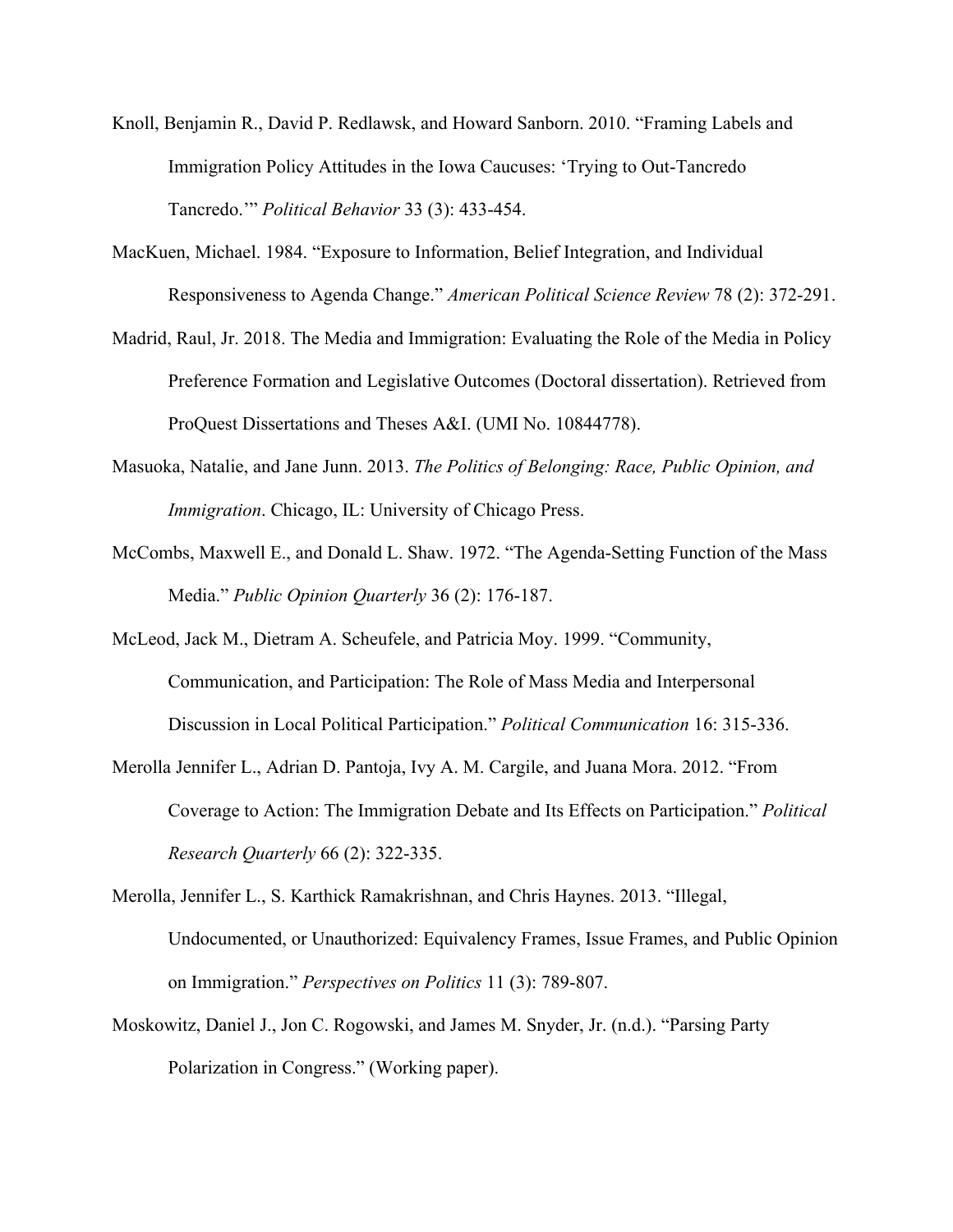- Murdock, Sebastian. Melania Trump's Parents Likely Became U.S. Citizens Through 'Chain Migration' Donald Trump Blasts. Retrieved from https://www.huffingtonpost.com/entry/ melania-trump-parents-chain-migration\_us\_5b6ca2f9e4b0bdd06207afa6
- Newport, Frank. 2018. Immigration Jumps as Top Problem, Still Trails Government. Gallup. Retrieved from https://news.gallup.com/poll/227021/immigration-jumps-top-problemtrails%20government.aspx?g\_source=link\_NEWSV9&g\_medium=TOPIC&g\_campaign  $=$ item\_&g%2032%20\_content=Immigration%2520Jumps%2520as%2520Top%2520Pro blem%2c%2520Still%25
- Perez, Efren O. 2010. "Explicit Evidence on the Import of Implicit Attitudes: The IAT and Immigration Policy Judgments." *Political Behavior* 32 (4): 517-545.
- Pollak, Joel. 2017. Regardless, Kate Steinle Would Still be Alive if San Francisco Were Not a Sanctuary City. *Breitbart*. Retrieved from http://www.breitbart.com/biggovernment/2017/11/30/kate-steinle-would-still-be-alive-if-san-francisco-were-not-asanctuary-city/
- Rose, Max, and Frank R. Baumgartner. 2013. "Framing the Poor: Media Coverage and U.S. Poverty Policy, 1960-2008." *Policy Studies Journal* 41 (1): 22-53.
- Ross, Janell. 2015. The Myth of the 'Anchor Baby' Deportation Defense. *Washington Post*. Retrieved from https://www.washingtonpost.com/news/the-fix/wp/2015/08/20/the-mythof-the-anchor-baby-deportation-defense/?utm\_term=.24dbf7577fa4
- Ruggiero, Angela. 2017. Kate Steinle Verdict Reignites Political Firestorm. *The Mercury News*. Retrieved from https://www.mercurynews.com/2017/11/30/kate-steinle-shooting-juryreaches-verdict/

Shear, Michael D., and Emily Baumgaertner. 2018. "Trump Administrations Aims to Sharply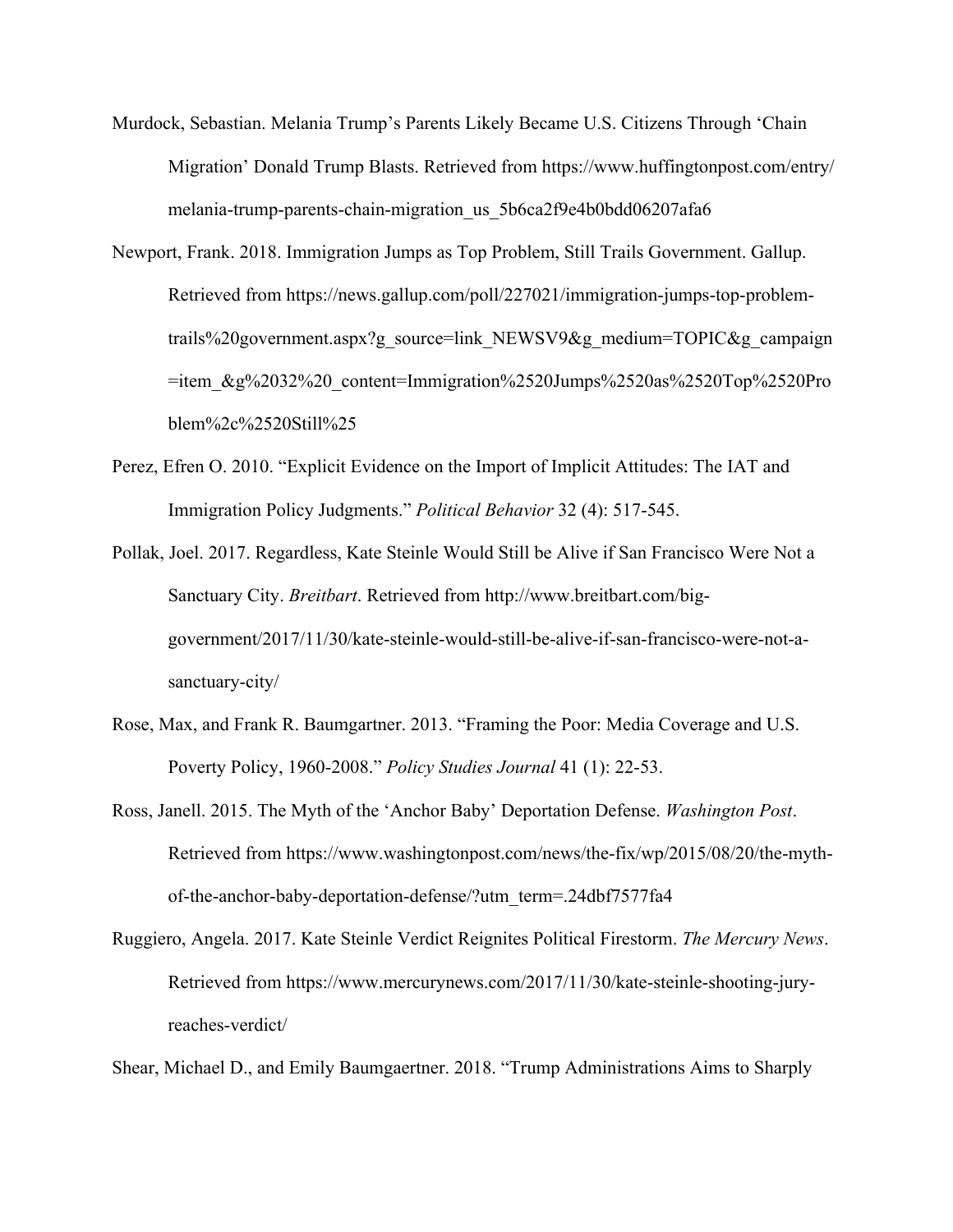Restrict New Green Cards for Those on Public Aid. *The New York Times*. Retrieved from https://www.nytimes.com/2018/09/22/us/politics/immigrants-green-card-public-aid.html

- Scheufele, Dietram A., and David Tewksbury. 2006. "Framing, Agenda Setting, and Priming: The Evolution of Three Media Effects Models." *Journal of Communication* 57 (1): 9-20.
- Sheafer, Tamir. 2007. "How to Evaluate It: The Role of Story-Evaluative Tone in Agenda Setting and Priming." *Journal of Communication* 57: 21-39.
- Stiles, Matt. 2018. "L.A. County supervisors oppose Trump immigration rule." *Los Angeles Times*. Retrieved from http://www.latimes.com/local/lanow/la-me-ln-supervisorsopposition-dhs-rule-20181002-story.html
- Soroka, Stuart N. 2006. "Good News and Bad News: Asymmetric Responses to Economic Information." *Journal of Politics* 68 (2): 372-385.
- Theriault, Sean M. 2006. "Party Polarization in the U.S. Congress: Member Replacement and Member Adaption." *Party Politics* 12 (4): 483-503.
- Trump, Donald J. 2015, July 4. What about the undocumented immigrant with a record. [Tweet]. Retrieved from https://twitter.com/realdonaldtrump/status/617456607295881216
- Trump, Donald J. 2017a, November 30. A disgraceful verdict in the Kate Steinle case. [Tweet]. Retrieved from https://twitter.com/realDonaldTrump/status/936437
- Trump, Donald J. 2017b, December 1. The Kate Steinle killer came back and back. [Tweet]. Retrieved from https://twitter.com/realDonaldTrump/status/936551346299338752
- Trump, Donald J. 2017c, November 1. CHAIN MIGRATION must end now! [Tweet]. Retrieved from https://twitter.com/realDonaldTrump/status/925860866767163393
- Tsang, Stephanie J. 2018. "Empathy and the Hostile Media Phenomenon." *Journal of Communication* 68 (4): 809-829.